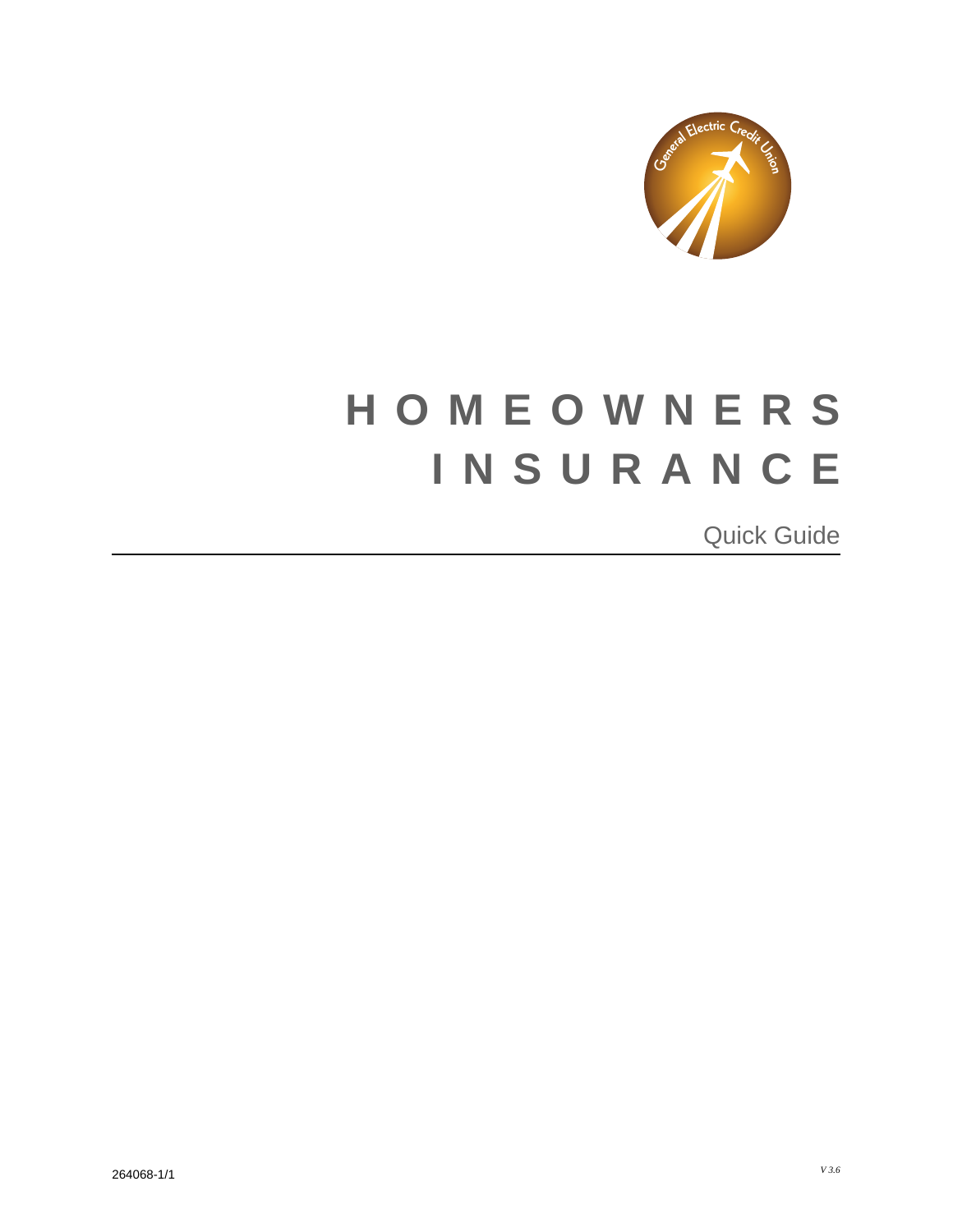# *Table of Contents*

*CAUTION: Homeowners' Insurance, like the Personal Automobile Policy is a controlled class of insurance. That means that each state determines what coverage should be included in a policy form. The forms are substantially similar from state-to-state and from company-to-company within each state. Individual insurance companies may decide to offer enhancements to the mandatory requirements.* 

*The information contained within this Quick Guide is based upon a typical policy. Check with your insurance agent as the coverage may vary within your state or between insurance companies doing business where you reside.* 

© All rights reserved.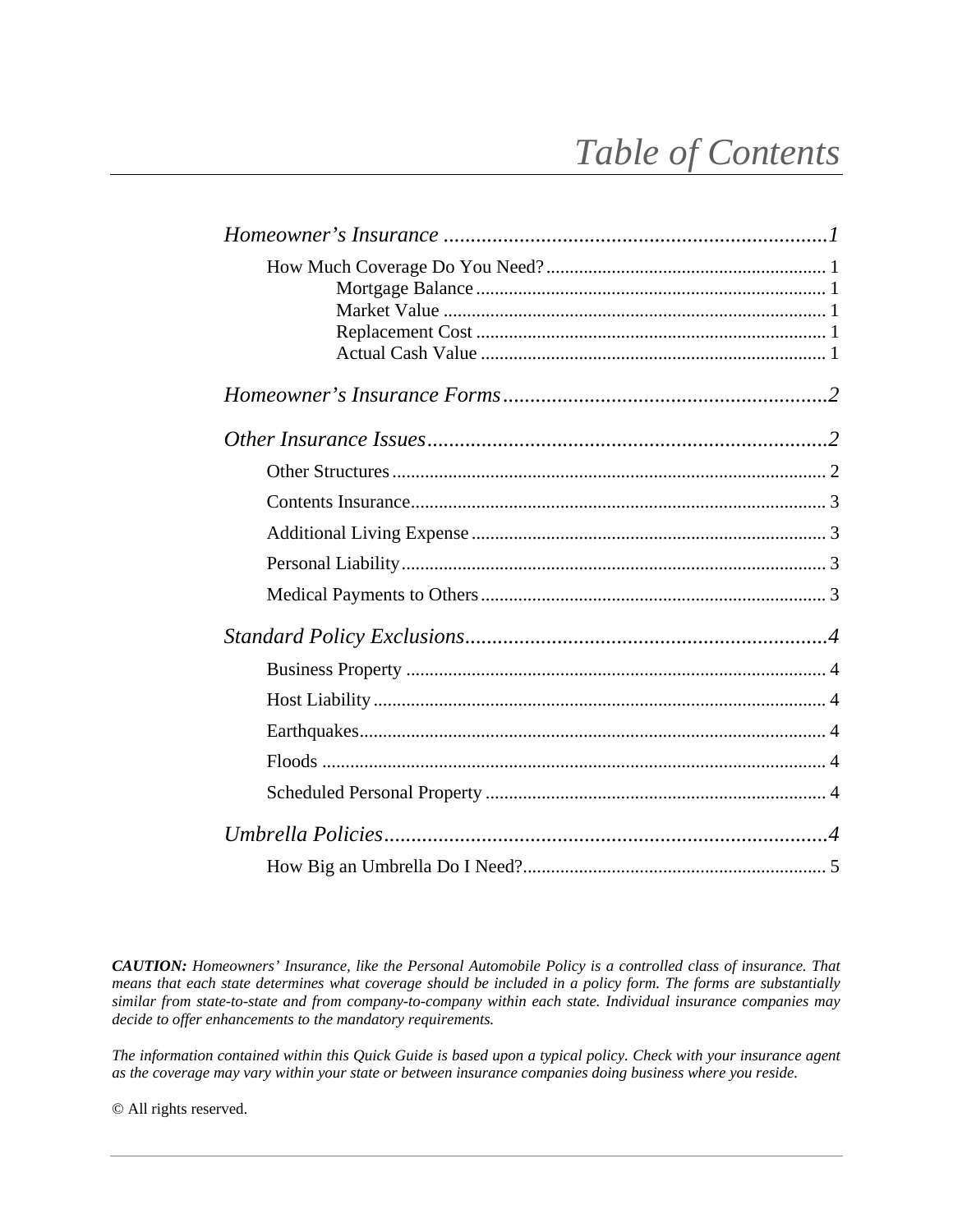hether you are in the process of purchasing a W home or considering changing insurance agents or companies there is one major decision you will have to make: "How much insurance do I need?" When you purchase a home, you need to have your future home insured. Your lender requires homeowner's insurance on your property with coverage equal to at least the amount of your loan. The lender needs to protect its investment in your property in the event of a total loss.

#### **How Much Coverage Do You Need?**

Is insuring the property for the amount required by the lender enough? Before we answer that question we need to look at four different measures of the value of your home:

- 1. Mortgage balance
- 2. Market value
- 3. Replacement cost
- 4. Actual cash value

#### *Mortgage Balance*

The Mortgage Balance is the amount outstanding on your loan. From the lender's standpoint, this is the value of your dwelling. This value does not in any way relate to the actual cost of replacing your home in the event of a total loss and should never be used as the limit selected for the dwelling.

#### *Market Value*

Simply put, the market value is the cost one would pay for a home and property when the seller is not being forced to sell the property and the buyer is not under any special urgency to make the purchase.

#### *Replacement Cost*

The most critical value from an insurance standpoint is the replacement cost. This amount is the dollar value it would take to rebuild your home with like kind and quality of materials at the current construction costs for your local area. This is the amount you should be insuring your house for.

The difference between market value and replacement value is simple. Picture a hypothetical house in a quiet neighborhood built across the street from a public park. Now imagine that exact same house, but this time place it across the street from a garbage dump and with a major highway running behind the property. In both cases the replacement cost will be exactly the same, but the market value will vary dramatically. The policy is structured to enable you to rebuild on the same site a substantially similar structure, replacement cost is the measure of that value.

#### *Actual Cash Value*

The final value a homeowner's policyholder must be concerned about is actual cash value *(a.k.a. depreciated value).* Actual cash value (ACV), simply stated, is today's cost to repair or replace a dwelling minus functional depreciation. Depreciation is the reduction in an item's worth as it gets older. For example, the roof on a dwelling should last for 20 years. Thus, if it cost \$20,000 to replace a ten-yearold roof destroyed by a fire, the actual cash value of that roof is \$10,000.

In this case, the homeowner has received the benefit of the roof for 50% of its anticipated useful life. The company would only pay \$10,000 to replace a tenyear-old roof, even though the cost of such a replacement is \$20,000.

While almost all homeowners' policies will pay for replacement cost, they will only do so if the amount of insurance carried is equal to 80% of the replacement cost at the time of the loss. If it is determined that the amount of insurance carried in the policy is less than the required 80% then the settlement of a loss will be made on the actual cash value basis. This can be financially devastating to the homeowner in the event of a significant loss.

**SUGGESTION:** Your insurance agent has a number of tools at his or her disposal to assist you in determining the replacement value of your home.

**IMPORTANT NOTE:** Even if your home decreases in value due to market forces in your area, the cost of replacing that home will most probably increase each year, as the cost of construction and materials goes up. Your insurance company may increase the amount of your insurance each year based upon a cost of construction index for your local area. Remember, if you make modifications to your house that would increase the cost of rebuilding, let your agent know. They can help you determine how much additional coverage you might need based upon the new construction.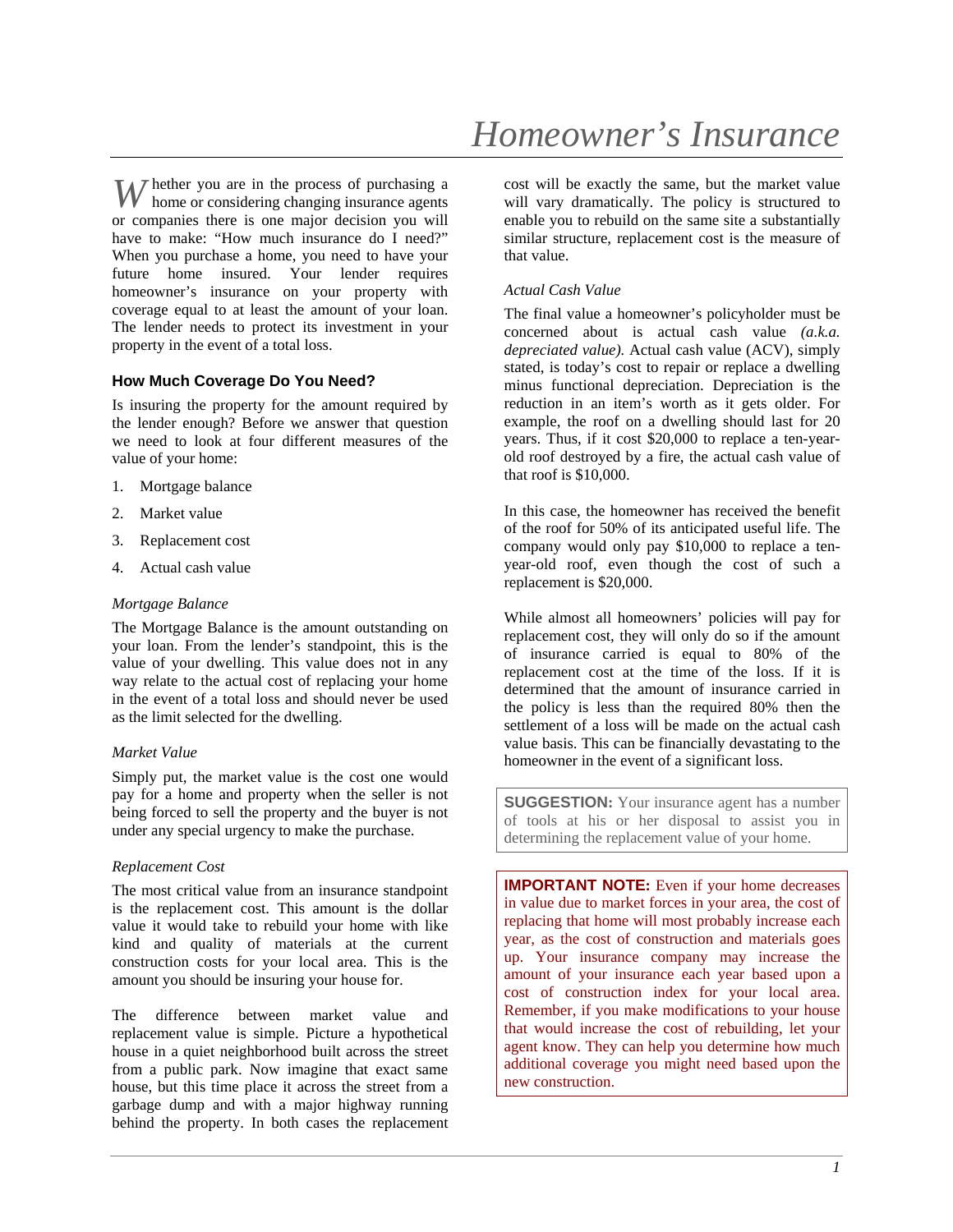In today's real estate market, you may find that the replacement cost of your home is less than the outstanding balance on your mortgage. This is because your mortgage is based upon the total market value of your property, while the insurance is only concerned with the replacement cost.

In most cases your insurance agent will resolve this problem by obtaining coverage with some form of guaranteed dwelling replacement cost provision. The terms of this added coverage can vary from company to company, but in general it is an agreement to provide protection above the stated limit for the dwelling in amounts equal to 25, 50, or even 100% of the listed replacement cost for the dwelling. For usually a nominal fee, you don't pay the full cost for this added protection unless you actually use it in the settlement of a loss. A guaranteed dwelling

replacement cost endorsement will almost always be satisfactory in those instances where the replacement cost of a dwelling is less than the outstanding balance of the loan.

**SUGGESTION:** The use of a guaranteed replacement cost endorsement is a good idea even if your mortgage balance is less than the replacement cost of your home or even if you own your property free and clear.

**SUGGESTION:** If your home is over 20 years old or your community has upgraded to new building codes since the property was built, consider including an endorsement to your policy which will cover the added cost of rebuilding to meet the higher standards.

## *Homeowner's Insurance Forms*

here are five types of homeowner's policies There are five types of homeowner's policies where content is mandated by each individual state. While the basic coverage for each type of policy is going to be the same for each company, there are some optional variations between different carriers. Your agent can explain the differences between the various contracts to you. Let's take a look at the five basic types of Homeowners' policies:

- *HO-1*: Provides only minimal basic protection. Due to its many restrictions on coverage, it is available in only a handful of states.
- *HO-2:* Costs about 10% more than HO-1 but removes many of the restrictions imposed by an HO-1 policy.
- *HO-3:* Costs about 25%more than HO-1. As respect to the dwelling, it covers everything not specifically excluded in the policy. Your personal property is insured for 16 specific types of occurrences (called perils).
- *HO-5*: Costs more than the HO-3 but covers both your dwelling and personal property for all occurrences except those specifically excluded by the policy.

ll policies will include both property insurance (typically with a \$250 or higher deductible) and *A*personal liability insurance with no deductible. Let's look at some other issues:

**•** *HO-8*: Used for unique or historical structures where there is a good supply of similar homes in the local area where you could buy a replacement for a lower cost than rebuilding the damage of a loss.

**IMPORTANT NOTE:** The Classifications HO-1, 2, 3, etc are used in policies issued on forms based upon those of the Insurance Service Office (ISO). Other carriers may use forms of their own design not utilizing the ISO "HO" convention of naming. In all cases, coverage is substantially similar due to the mandated forms of protection in each state's version of the form.

There are two additional classifications of coverage for residential insurance other than those of a dwelling owner.

- *HO-4:* The "Tenants" or "Renters" policy is used by those individuals who do not own their home but rather rent the residence.
- *HO-6:* This form is used by condominium or cooperative unit owners.

## *Other Insurance Issues*

### **Other Structures**

All homeowner policy forms contain additional protection for separate buildings such as a garage or tool shed on your property. The amount of coverage is equal to 10% of the dwelling value. This amount can be increased if necessary for an additional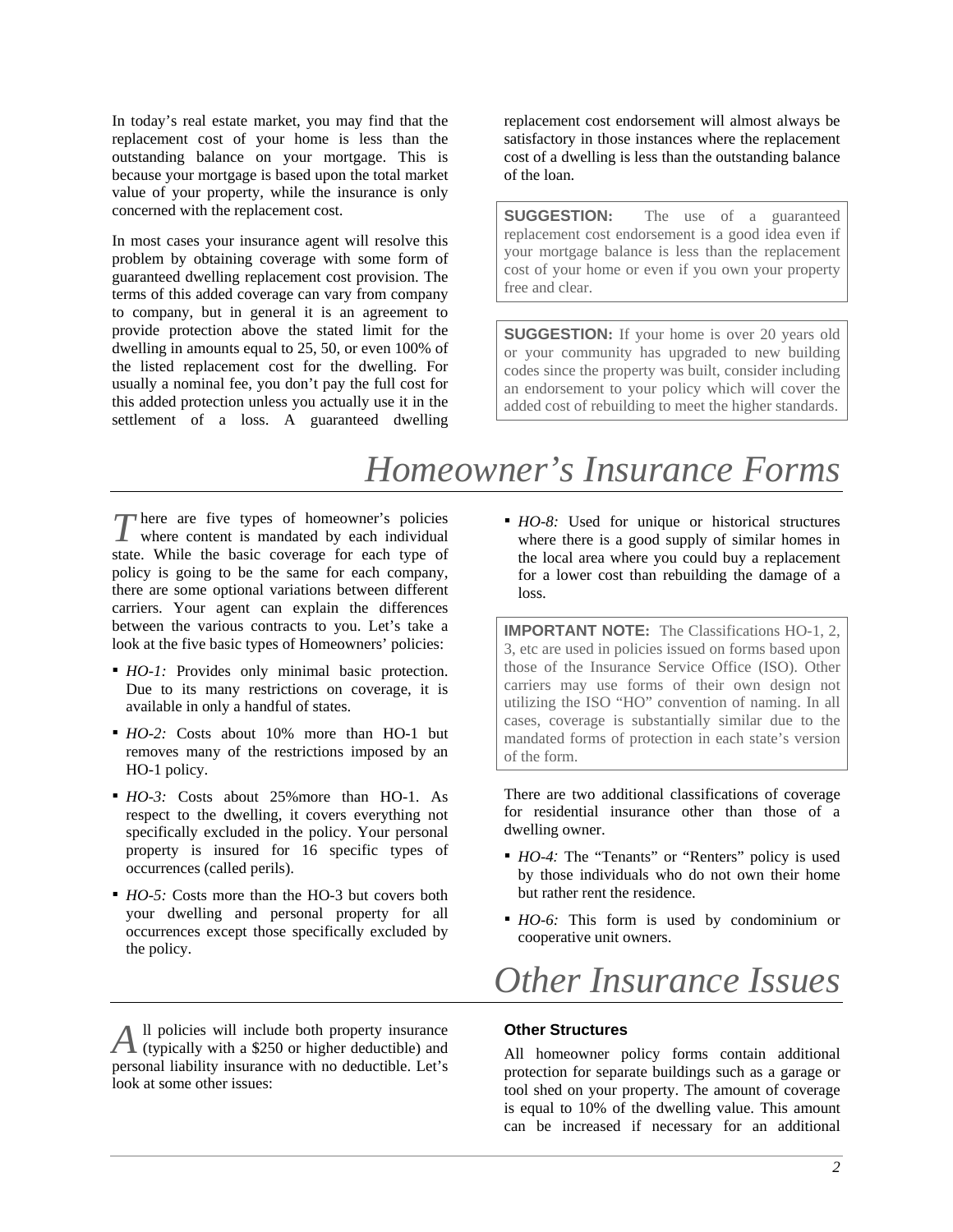charge. Coverage is automatic and the basic 10% cannot be eliminated. Be careful here: If you have an office or side business in a separate structure, it will not be covered by your homeowner's insurance.

### **Contents Insurance**

Each homeowner form automatically covers personal property with a limit equal to 50% of the dwelling coverage. A policy insuring a home for \$200,000, for example, typically provides \$100,000 in contents coverage. The policy form values your personal property on an actual cash value basis. The insured can add replacement cost protection to this property. One of the more common ways a company charges for this broadened protection is to increase the limit on personal property from 50% of the dwelling to 70%. The amount of coverage you require may vary from the 50% or 70% limit. Speak to your agent. Some insurance companies will allow for limits below 50% if it is warranted by the actual values.

#### **Additional Living Expense**

If you need to move out of your home after a loss resulting from a covered peril your added costs to live away from your damaged property are covered by this section. The traditional coverage is limited to 20% of your dwelling limit. Some companies have opted for a newer method known as actual loss sustained. These policies do not have a specific limit for additional living expense but rather will pay all covered costs for a period of 12 months from the date of loss.

**IMPORTANT NOTE:** If you are single and buying as live-togethers, be very careful about your insurance. Some companies will cover all owners on one policy, others will not. Most carriers will now cover both parties if they are named on the deed. However, if only one individual is a titled owner of the dwelling, then the other person (non-owner) needs to obtain a tenant's policy to protect their personal property and personal liability.

### **Personal Liability**

If someone slips and falls on your walk, your personal liability coverage will foot the bill. Coverage for \$25,000 is automatically included in all policies, but this limit is far too low to provide any realistic protection. Opt for limits of \$300,000 or more. All homeowners should consider obtaining a personal excess umbrella liability policy discussed later in this guide.

**IMPORTANT NOTE:** Many states require the purchase of Workers' Compensation insurance for your domestic household workers as part of your homeowner's policy. The rules in each state vary widely, so check with your insurance broker or state employment office to see how this affects you.

### **Medical Payments to Others**

Whereas the personal liability coverage requires that the Insured be legally liable for a claimant's injuries, there can be instances where someone is injured on your premises and there is no legal obligation on your behalf. (A guest cutting a finger while helping make dinner would be one example where the homeowner is not legally obligated for the injuries.) While not legally obligated for the injuries, the homeowner may still feel a moral obligation to take care of the guest's medical bills. In addition, the insurance companies recognize that, in paying for such expenses, they may prevent a more costly lawsuit from the injured parties. The limit on medical payments to others typically ranges from \$1,000 to \$5,000 per person.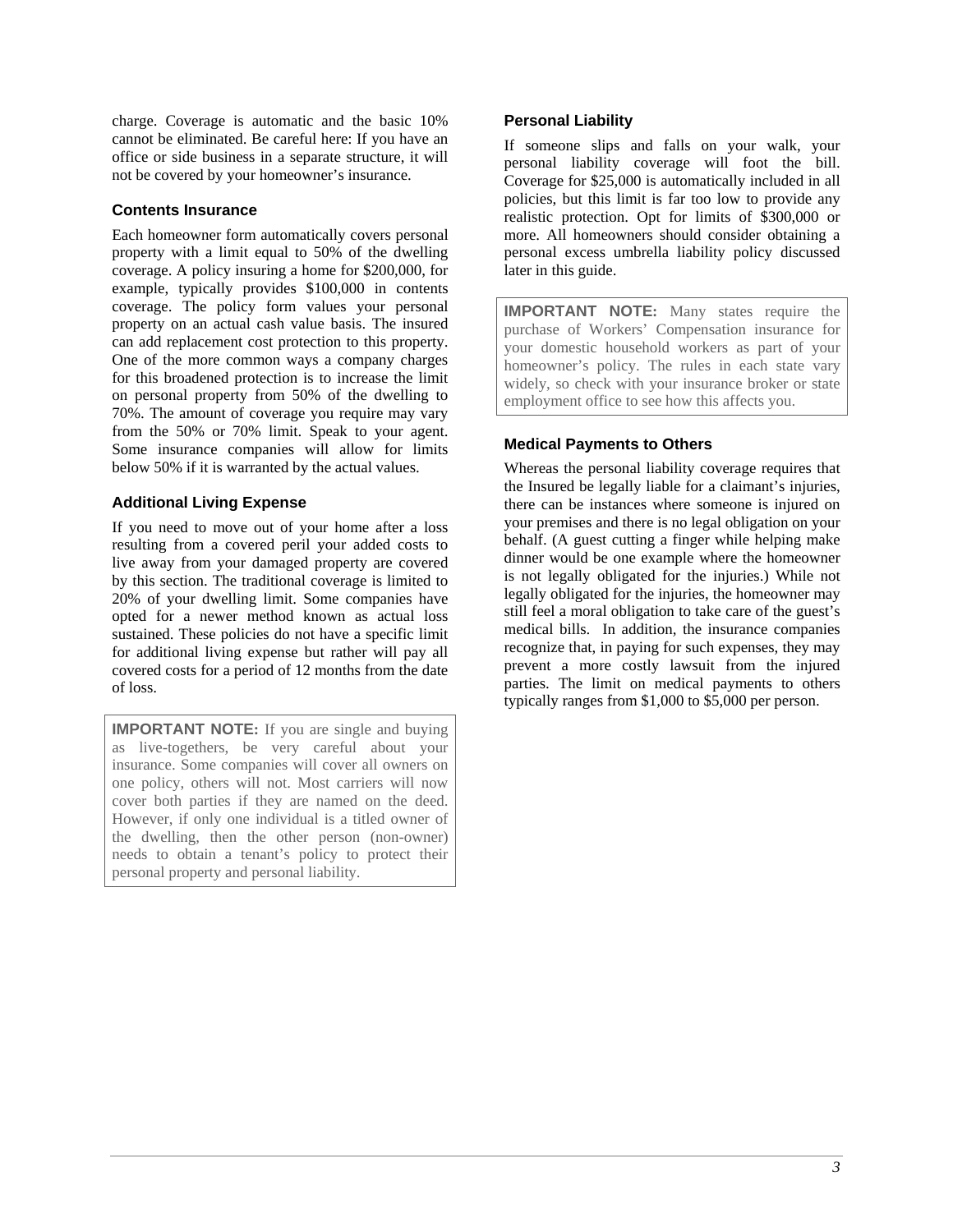o policy covers absolutely every occurrence. In  $N$  o policy covers absolutely every occurrence. In fact, there are a handful of standard policy exclusions that you should be aware of. Coverage for these items can be purchased at extra cost.

#### **Business Property**

Equipment used in a home business must be insured separately. Get a rider attached to your homeowner's policy.

#### **Host Liability**

The increasing number of lawsuits against hosts whose guests are later involved in alcohol-related accidents has led to liability coverage through a special 'host liquor' rider. Some policies may automatically cover this under the personal liability provision of the policy.

#### **Earthqu**a**kes**

The standard homeowner's insurance does not cover earthquakes, although fire damage caused by an earthquake would be covered. Adding protection for the damage caused by the quake itself can be purchased. Costs vary according to the region.

### **Floods**

The standard policy does not cover flood damage. Special flood insurance is available from the federal government or private carriers and is available through your agent. You do not have to live near a body of water to need flood insurance. A person

living in a desert may be at risk of flash flooding due to rainstorms many miles away. At the same time, someone living on or below a hill should carry flood insurance due to the risk of mudslides, another peril covered by a flood policy.

#### **Scheduled Personal Property**

All polices contain sub-limits on certain classes of property such as jewelry, furs, cash, and metal ware (silverware, pewter, gold, etc.). In addition, the replacement cost provisions for personal property do not apply to items that derive their principal value from their historic or artistic nature. These limits can be increased either by a specific endorsement such as amending cover for theft of cash from \$100 to \$500 or by the listing of individual items of high value on the policy. Some of the types of property that should be listed (scheduled) on a policy include: jewelry, fine arts, antiques, stamp or coin collections, and musical instruments. This coverage used to be provided by a form called a personal property floater. However, in most cases today, coverage can be added to the homeowners' policy by adding a scheduled property endorsement. In order to be properly protected, you would need to document the values of such scheduled property by a recent bill of sale, credit card receipt, or qualified appraisal. Your agent can assist you in finding the best way to document the insurance value of the property to be listed on your policy.

## *Umbrella Policies*

T here is one additional policy that all homeowners<br>must seriously consider. Since liability lawsuits<br>today are typically for a \$1 million or more must seriously consider. Since liability lawsuits today are typically for a \$1 million or more, make sure you carry personal liability limits of, at the very least, \$300,000 to \$500,000. But even those limits will not be sufficient in the event of a claim that you might be liable for. We say "might" because you can be sued by anyone, even if you are ultimately freed of any legal responsibility for the injuries. It is wise to have a personal excess umbrella liability policy. This type of coverage is available in addition to the personal liability protection provided by your homeowner's insurance.

Umbrella limits are typically for \$1 million or more. The premium for such coverage is modest, usually \$200 to \$300 annually. Umbrella liability coverage does require underwriting and may not be available in certain situations. An umbrella kicks in when the coverage provided by your home or auto policies is used up. It also may provide coverage for some lawsuits not covered under homeowner's or auto insurance policies. Umbrella policies protect the insured against lawsuits involving:

- Bodily injury
- Property damage
- Personal injury (libel, slander, invasion of privacy)

Umbrella policies do not cover:

- Intentional misconduct
- Criminal matters